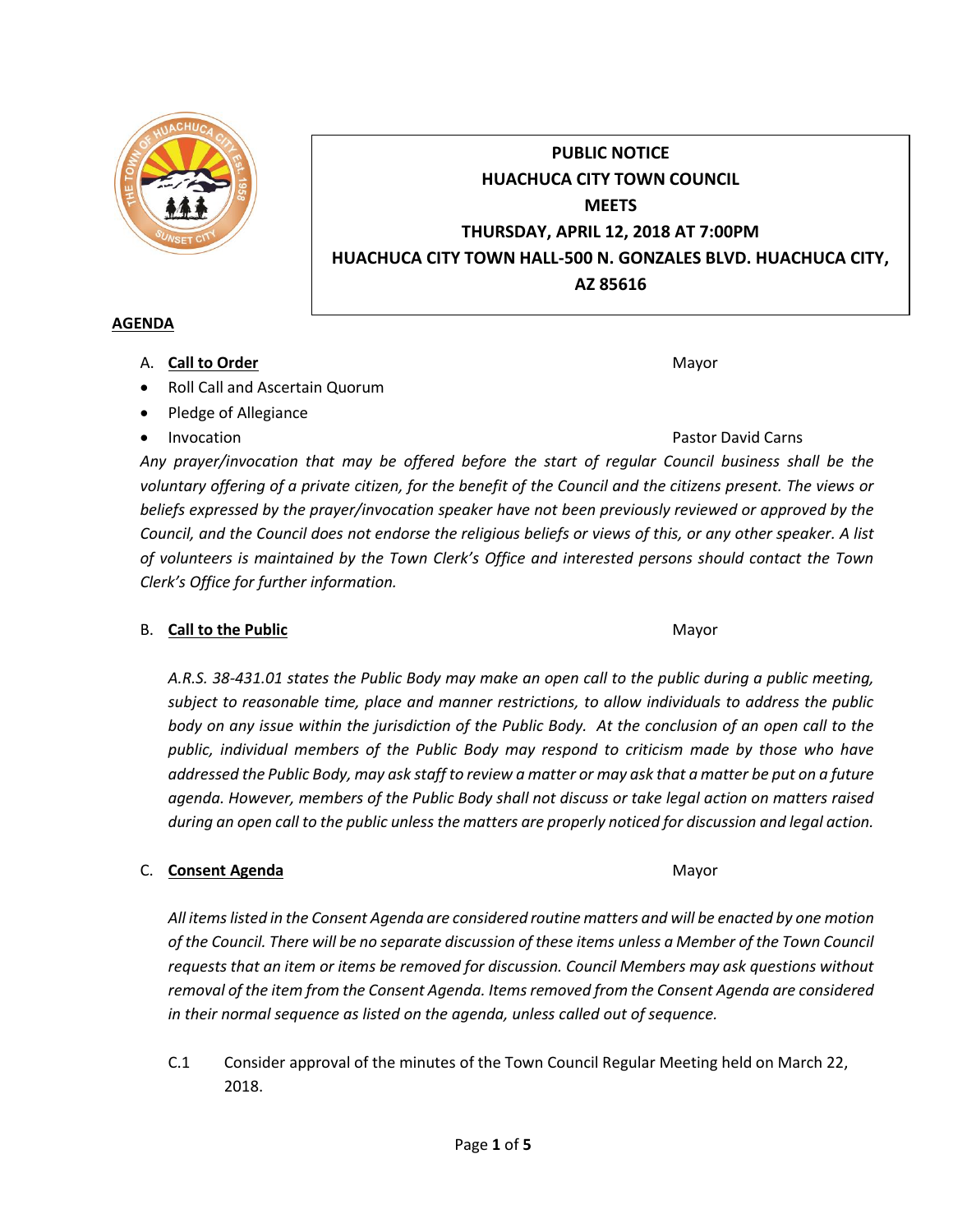- C.2 Consider approval of the minutes of the Executive session held March 8, 2018.
- C.2 Consider approval of the Payment Approval Report in the amount of \$341,115.84.

### D. **Unfinished Business before the Council** Mayor

*Public comment will be taken at the beginning of each agenda item, after the subject has been announced by the Mayor and explained by staff. Any citizen who wishes, may speak one time for five minutes on each agenda item before or after Council discussion. Questions from Council Members, however, may be directed to staff or a member of the public through the Mayor at any time.*

- D.1 Discussion and/or Action [Manager Williams]: Consider purchase of a Security Camera System for Police and Town Facilities.
- D.2 Discussion and/or Action [Manager Williams]: Consider approval of a Bonus Program for Town Employees that recruit new landfill business for the Town.

### E. **New Business before the Council** Mayor

*Public comment will be taken at the beginning of each agenda item, after the subject has been announced by the Mayor and explained by staff. Any citizen who wishes, may speak one time for five minutes on each agenda item before or after Council discussion. Questions from Council Members, however, may be directed to staff or a member of the public through the Mayor at any time.*

- E.1 Discussion and/or Action [Director Harvey]: Requesting authorization to pay the Cochise County 4-H Program the amount of \$3000.00 to administer the Town's 2018 Sumer Splash Program.
- E.2 Discussion and/or Action [Councilor Banks]: Appointment of Harlan Sexton to the Planning and Zoning Commission.
- E.3 Discussion and/or Action [Manager Williams]: 2017 City Financial Audit presentation by BeachFleishman, P.C. The audit presentation might include all aspects of the Town's revenues, expenses and account balances for all of the City's departments and enterprises.
- E.4 Discussion and/or Action [Mayor Taylor]: Discussion of Municipal Trash Rates. This might include comparison of fees for trash collection and disposal throughout the region.
- E.5 Discussion and/or Action [Supervisor Halterman]: CDR to authorize staff to spend \$5,388.00 for a 2 year contract to maintain the emergency generator for the water tank, paid quarterly at \$673.50 per quarter.
- E.6 Discussion and/or Action [Manager Williams] First Reading of Ordinance 2018-09, AN ORDINANCE OF THE MAYOR AND COUNCIL OF THE TOWN OF HUACHUCA CITY, ARIZONA,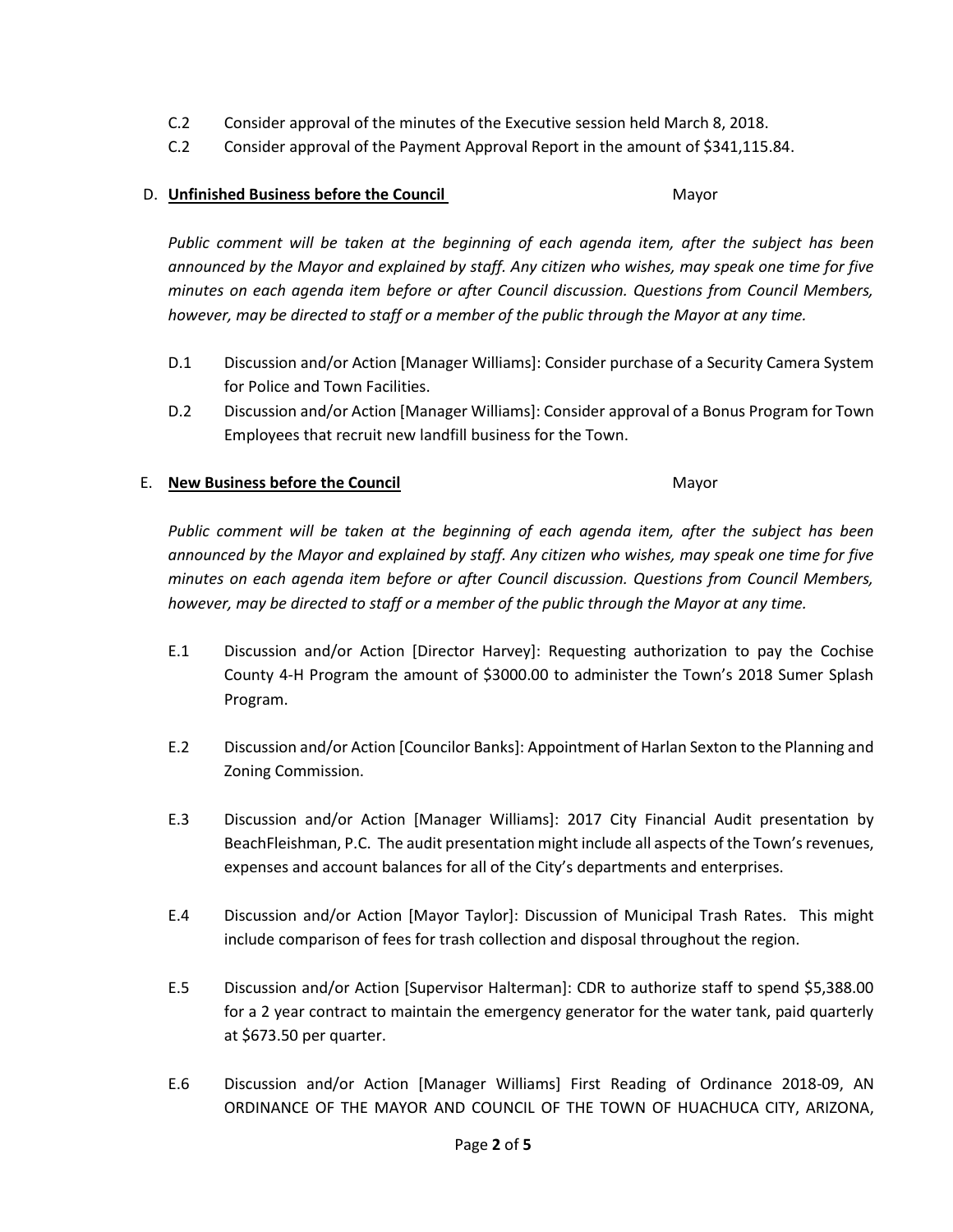AMENDING THE TOWN CODE, TITLE 8 "HEALTH AND SAFETY," CHAPTER 8.05 "GARBAGE AND TRASH COLLECTION," SUBSECTION 8.05.040 (C) "RENTAL OF DUMP TRUCK," TO INCREASE THE FEES FOR RENTING A TOWN DUMP TRUCK

- E.7 Discussion and/or Action [Mayor Taylor]: First Reading of Ordinance 2018-10, AN ORDINANCE OF THE MAYOR AND COUNCIL OF THE TOWN OF HUACHUCA CITY, ARIZONA, AMENDING THE TOWN CODE TITLE 9 "PUBLIC PEACE, MORALS AND WELFARE" CHAPTER 9.05 "GENERAL OFFENSES" SECTION 9.05.050 "EXPLOSIVES" BY DELETING THE CURRENT LANGUAGE IN ITS ENTIRETY, RENAMING THE SECTION "FIREWORKS", AND ADOPTING NEW PROVISIONS FOR REGULATING FIREWORKS.
- E.8 Discussion and/or Action [Councilor Wallace]: Update of Town Code section 2.05.080 Expense Accounts, removing the monthly payments made to council yet authorizing the reimbursement of expenses that may be incurred while in their official capacity, as authorized by the council.
- E.9 Discussion and/or Action [Director Harvey]: CDR requesting direction of staff to investigate Pool and Summer Splash fees and begin the process to adjust the fees accordingly.
- E.10 Discussion and/or Action [Manager Williams] Consider approval of Consignment Agreement for the 615 Scraper, Sell Agreement for the 2012 836 Compactor and 2004 826 Compactor, and Purchase Agreement for the 2018 816 Compactor and 2018 D6 Dozer from Caterpillar.
- E.11 Discussion and/or Action [Supervisor Fernandez]: CDR requesting authorization to spend \$11,886.46 to repair the 623F Scraper and \$6,614.70 to rent a scraper from Caterpillar while repairs are made.
- E.12 Discussion and/or Action [Clerk Fuller]: CDR requesting direction of staff to change the Town's utility billing process from pre-printed postcards to full size sheets of paper, mailed out in envelopes.
- E.13 Discussion and/or Action [Manager Williams]: Consider approval of revisions to the Huachuca City Employee Manual. All aspects of the Town's employment rules, practices, policies and procedures may be discussed.
- E.14 Discussion and/or Action [Manager Williams]: Authorize staff to declare as surplus the following item(s) to be sold by auction or otherwise disposed of in accordance with Town Policy:

Fire Department:

- a. Hackney and Sons Refrigerated Trailer
- b. 4 Port-a-Johns and Trailer
- c. International Ice Truck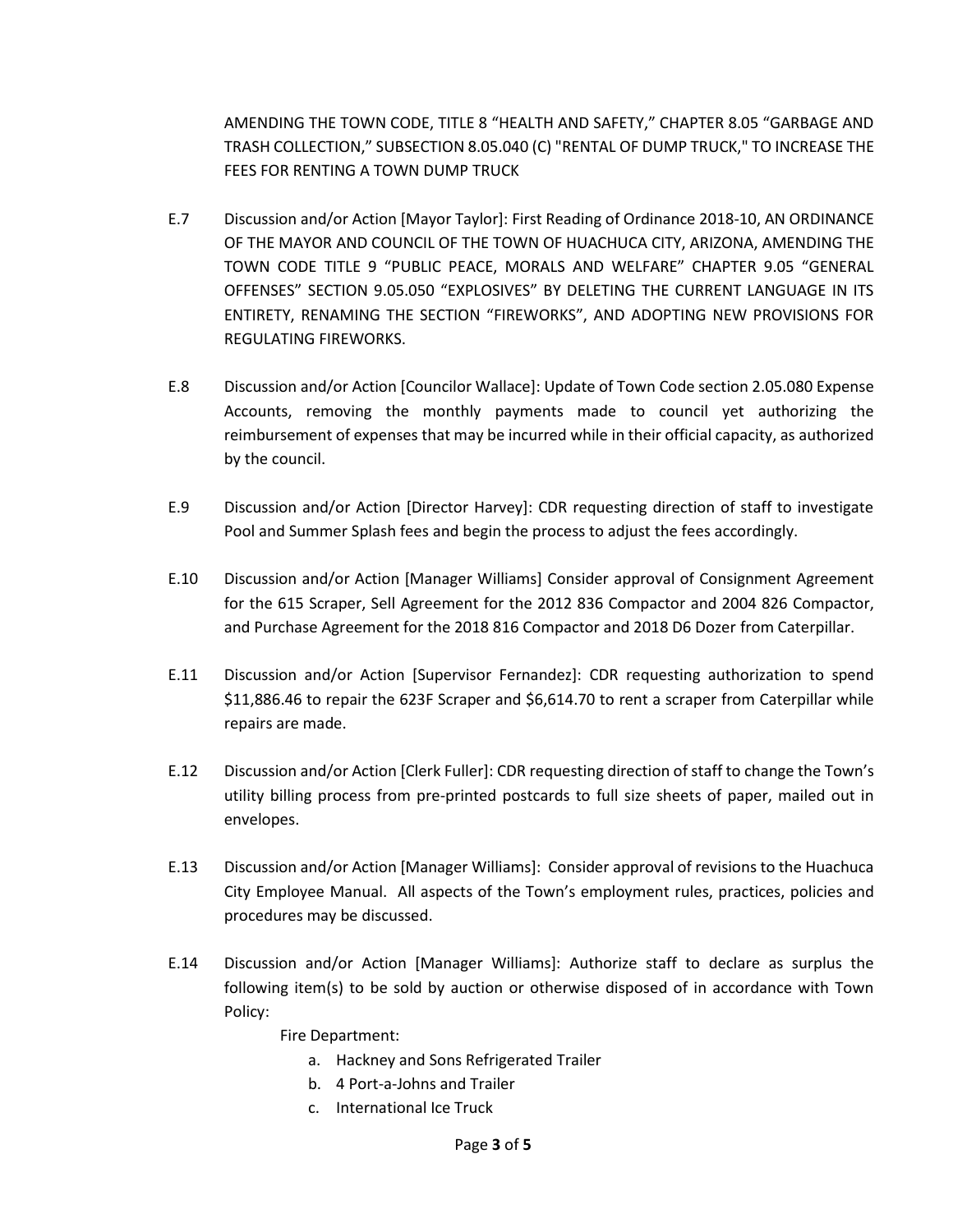Public Works:

- a. 2001 Jeep Cherokee VIN/1J8GW58J42C169394
- b. 1999 Ford F-250 SD VIN/1FTNF21S4XEB09008

Police Department:

- a. 1996 Silver Ford Contour VIN/1FALP6530TK117946
- b. 2000 Maroon Ford F-150 VIN/1FTRX17L6YNC41519
- c. 1998 Black Ford Explorer VIN/1FMZU25P4WZA89445
- d. 1993 White Ford F-150 VIN/1FTEX15N7PKB98828
- e. 2001 Blue & White Ford Taurus VIN/1FAFP52201A239549
- f. 1998 Maroon Nissan Pathfinder VIN/JN8AR05Y7WW275111
- g. 1969 Black & White 1969 Winnebago VIN/6381931556
- E.15 Discussion and/or Action [Manager Williams]: Review of Operation Stonegarden Policies and Procedures. The Town receives grant funding from this federal program intended to increase operational capabilities of Federal, State and local law enforcement to enhance National and State Homeland Security Strategies.

#### F. **Reports by Commission Liaisons and Officers Mayor** Mayor

- F.1 Library Councilor Welsch
- F.2 Planning & Zoning Councilor Banks
- F.3 Finance **Councilor Wallace Councilor Wallace**
- F.4 Public Safety Councilor Butterworth
- F.5 Parks & Recreation Councilor Hirshberg
- F.6 Public Works & Landfill Mayor Pro Tem Johnson
- F.7 Mayor's Report **Mayor** Taylor Communications and Mayor Taylor
- F.8 Town Manager's Report **Manager Williams**
- F.9 Town Clerk's Report Clerk Fuller
- G. Items to be placed on future agendas.
- H. Adjournment.

#### Posted at 5:00PM on April 10, 2018 at the following locations:

| <b>Town Hall Bulletin Board</b> | <b>Town Hall Lobby</b>       | <b>Town Website</b>                    |
|---------------------------------|------------------------------|----------------------------------------|
| 500 N. Gonzales Blvd.           | 500 N. Gonzales Blvd.        | https://huachucacityaz.gov             |
| Huachuca City, AZ 85616         | Huachuca City, AZ 85616      |                                        |
| Huachuca City U.S. Post Office  | <b>Huachuca City Library</b> | <b>Huachuca City Police Department</b> |
| 690 N. Gonzales Blvd.           | 506 N. Gonzales Blvd.        | 500 N. Gonzales Blvd.                  |
| Huachuca City, AZ 85616         | Huachuca City, AZ 85616      | Huachuca City, AZ 85616                |